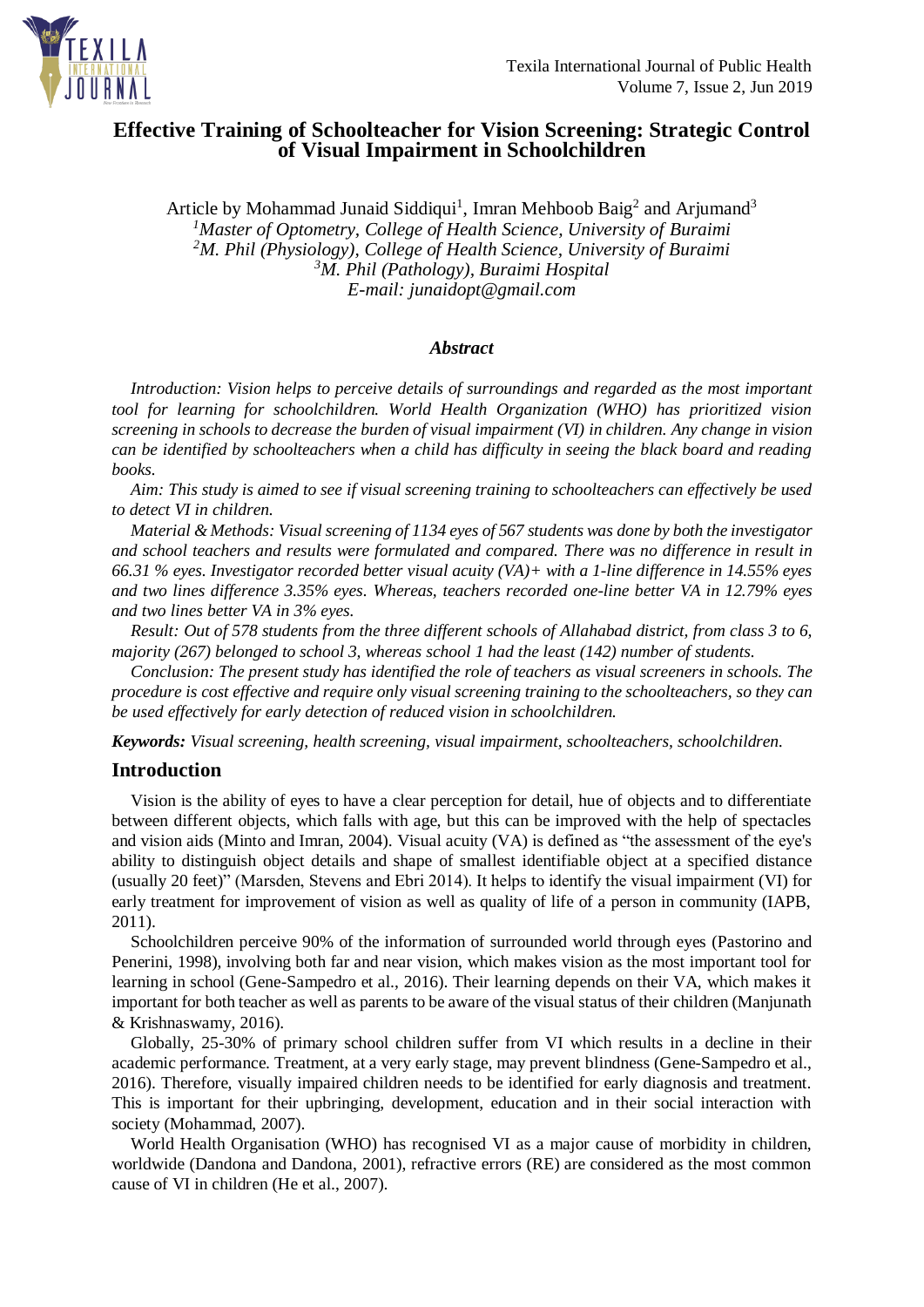# **DOI:** 10.21522/TIJPH.2013.07.02.Art006 **ISSN:** 2520-3134



Health screenings are quick and simple tests and examinations, which, if used effectively, may help to identify a disease early (Hatch et al., 2009). So, WHO has suggested to embrace vision screening and refractive facilities as a part of other screening programs. This will help to control blindness, as one of the priority area for Vision 2020 - The Right to Sight Program (Health dialogue, 2006). The most important initiative, according to Vision 2020: The Right to Sight is to decrease blindness and VI in children (Pizzarello et al., 2004).

Vision related problem can be detected in children at a lower grade level, so teachers may recognize them early when children find difficulty in seeing the black board and reading books (Taryam et al., 2017). Teacher screening in school is considered as an effective tool for detecting children with vision disorders (Latorre-Arteaga et al., 2014), as they can perform basic vision screening to identify a visually impaired student. They are the most suitable person for screening as they spend majority of their time having a major interaction with the students as they are readily available and experienced in interacting with children (Priya et al., 2015).

Vision screening of around 5.4 million schoolchildren in India by teachers suggested that the teachers can perform vision screening and refer children with poor vision for refraction and for corrective spectacles (Limburg et al., 1995). This recognized the role of schoolteachers as vision screener and promoter of eye health education in schools (Paudel et al., 2016), but limited data is available regarding refractive error in schoolchildren from India (Dandona et al., 1999). Therefore, it raised a need to develop a study, where we could see if visual screening training to schoolteachers can effectively be used to detect VI in children.

# **Methodology**

The Allahabad is one of the metropolitan cities in Uttar Pradesh state of India, under the administration of Municipal Corporation of [Allahabad Metropolitan Region.](https://www.census2011.co.in/census/metropolitan/87-allahabad.html) As per 2011 population census, literacy rate of Uttar Pradesh was 67.68 percent, where, the male literacy was 77.28 percent and female literacy was 51.36 percent. The child population accounted for 10.97 % of total urban population, whereas the child population in rural areas represented 16.27 % of the total rural population of Allahabad district. According to this census, there are 885355 children in Allahabad, below the age of 6 years. Gender wise literacy rate for schoolchildren was 80.97% and 55.46% for boys and girls respectively (Census of India 2011).

# **Study design and sampling**

It is an interventional cross-sectional study designed to determine the hypothesis, if schoolteachers can be used as effective health screeners or health service providers for visual screening in schoolchildren. A total number of 578 students from 3 different schools of Allahabad district Uttar Pradesh, India, (from the Grades 3, 4, 5 and 6) were included. Non cooperative, were excluded from the study. The final sample size for the study was 567, selected by purposive sampling.

- VA was measured by optometrist (investigator) and school teachers, divided into two groups:
- Optometrist group: included the optometrist /Investigator.

 Experimental group: included total number of 6 schoolteachers (2 teachers from each school), selected on random basis (by the school principals).

No ethical issues were observed during the collection of data, throughout the study, however authorization was taken by the principal of each school to conduct the vision screening. The Principal of each school was requested to nominate 2 teachers from his/her school, the selected teachers underwent a vision screening training program prearranged by the Investigator. A total of 6 teacher underwent training and the procedure of VA measurement was then practically demonstrated and explained in detail by the investigator. Afterward, each teacher repeated the whole procedure in front of the investigator in order to confirm that they understood the procedure completely and also to clear their doubts, if any.

They were provided with necessary supplies containing vision screening chart, 6m measuring tape, forms for detailed recording of vision screening of the school children and educational material (designed by the investigator). Each eye of the child was screened by both the teacher and investigator.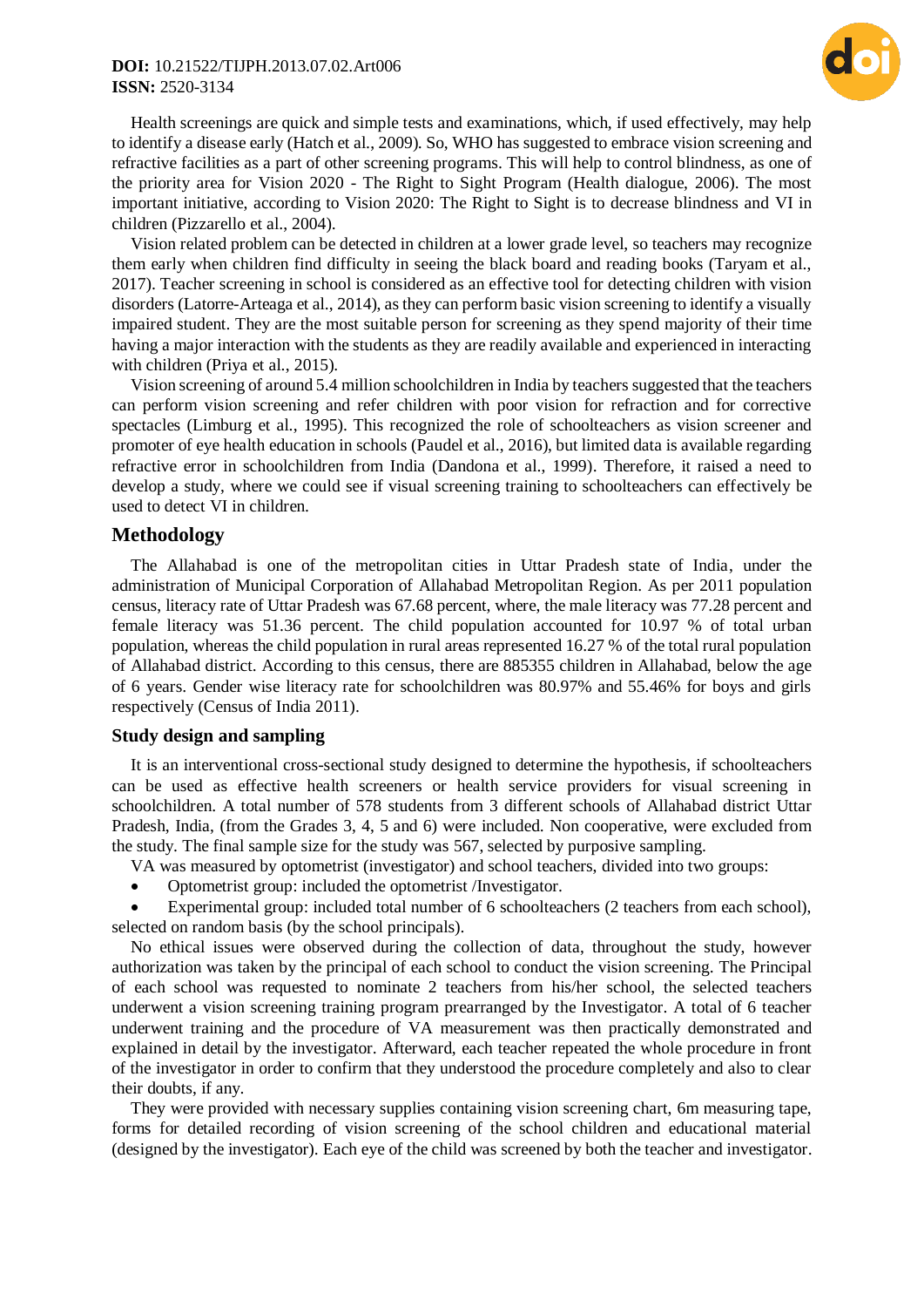All the children identified as VA less than 6/12 were referred to the hospital for refraction and detailed ocular examination.

Data was collected, compared and analysed by using appropriate statistical tool such as MS Excel. Qualitative/categorical variables such as number of schoolchildren according to different grades in schools and comparison of qualitative difference in VA between Teachers and optometrist groups were represented in frequencies and percentages.

# **Result**

The study involved younger school children, aged between 7 to 12 years, from schools situated within the municipal corporation limits of Allahabad India.

In present study, investigator identified 578 students from the three different schools of Allahabad district, from class 3 to 6 (including different sections from each class). Out of these students, investigator enrolled only 567 students to measure the habitual VA and excluded 11 students from the study. Where, five students did not cooperate for measurement of VA and six students were absent on the day. Both the investigator and the teachers measured the VA. Therefore, both teachers and optometrist (investigator) screened 1134 eyes of 567 children from three different schools (school 1, school 2 and school 3).

As explained in Table1, representing the total number of students from Grade 3 to 6, including all sections, from three different schools, School 3 had highest number of students ( $n= 267$ ), whereas school 1 had the least number of students  $(n=142)$ .

| <b>Grades</b>  | Number of students in schools (n) |          |                 | <b>Total</b> |
|----------------|-----------------------------------|----------|-----------------|--------------|
|                | <b>School 1</b>                   | School 2 | <b>School 3</b> |              |
| Grade 3        | 36                                | 40       | 59              | 135          |
| <b>Grade 4</b> | 36                                | 40       | 70              | 146          |
| Grade 5        | 35                                | 38       | 56              | 129          |
| Grade 6        | 35                                | 40       | 82              | 157          |

**Table 1.** Grade-wise distribution of students in schools

Following criteria is used for the interpretation of VA screening results for 1134 eyes of 567 schoolchildren from Allahabad, as shown in Table 2. Both, the teachers and the investigator (optometrist) screened 1134 eyes of 567 children. Where, No difference was considered, when both the teachers and investigator obtained a similar result for VA. Results were considered as false positive, if VA recorded by investigator showed a better result than the teachers. On the other hand, the screening was considered as false negative, if VA result from teachers were better than the investigator.

**Table 2.** Explanation of the false positive and negative scoring

| <b>No Difference</b>    | Visual acuity recorded by optometrist and teacher is same.                       |  |  |
|-------------------------|----------------------------------------------------------------------------------|--|--|
| <b>False Positive 1</b> | Visual acuity recorded by optometrist is one line better as compared to teacher. |  |  |
| <b>False Negative 1</b> | Visual acuity recorded by teacher is one line better as compared to optometrist. |  |  |
| <b>False Positive 2</b> | Visual acuity recorded by optometrist is two line better as compared to teacher. |  |  |
| <b>False Negative 2</b> | Visual acuity recorded by optometrist is two line better as compared to teacher. |  |  |

Table 3 is showing result for 1134 eyes of all 567 schoolchildren from three different schools of Allahabad district where, both, the teachers and investigator (optometrist) screened the eyes for VA. Out of 1134 eyes of 567 children, there was no difference in the recording of VA in 752 (66.31 %) eyes of children.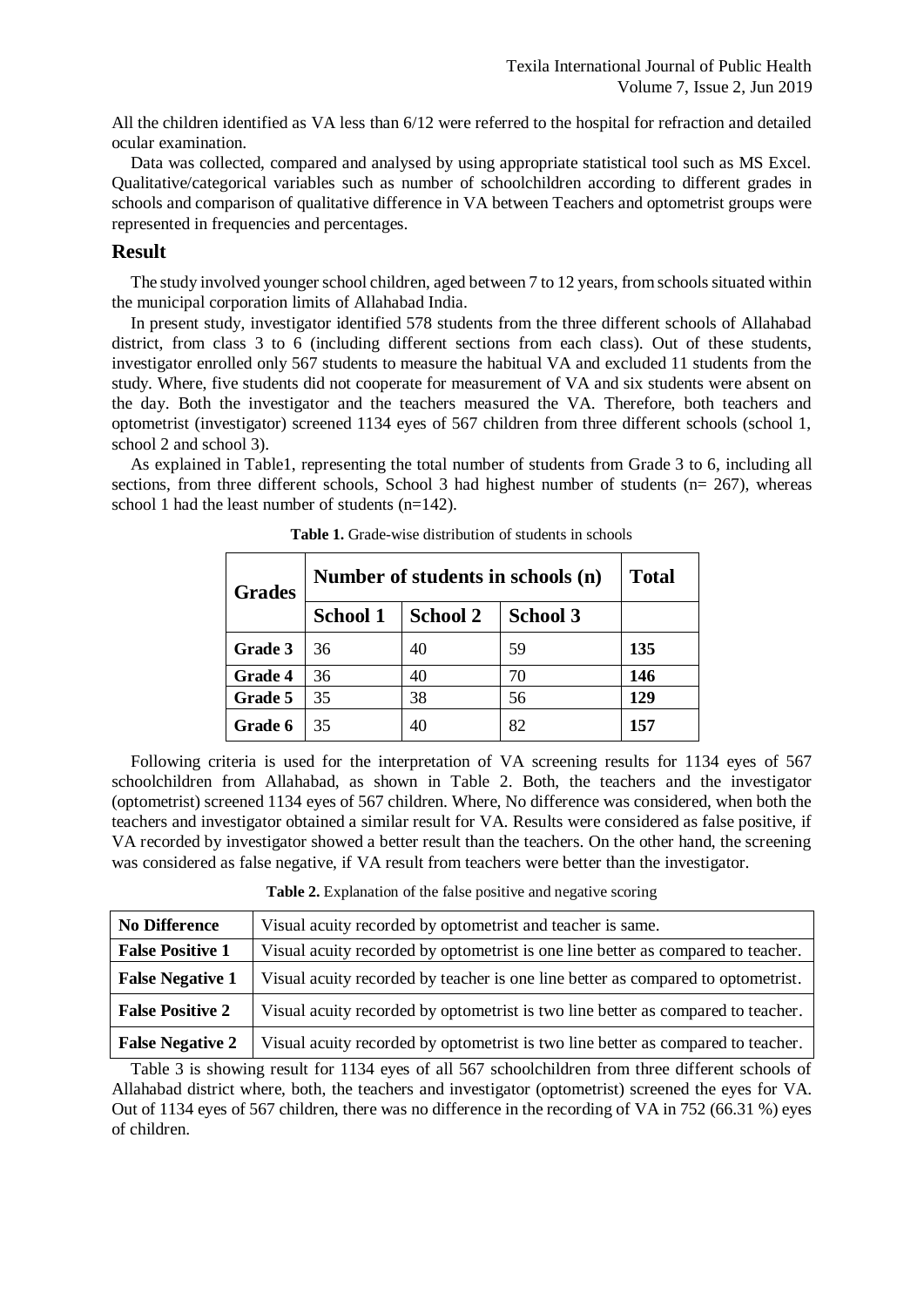| <b>Visual Acuity Criteria</b> | <b>Number of Eyes</b> | Percentage |
|-------------------------------|-----------------------|------------|
| No Difference                 | 752                   | 66.31%     |
| False Positive 1              | 165                   | 14.55%     |
| False Negative 1              | 145                   | 12.79%     |
| <b>False Positive 2</b>       | 38                    | 3.35%      |
| False Negative 2              | 34                    | 3.0%       |
| <b>Total Number of Eyes</b>   | 1134                  | 100%       |

**Table 3.** Visual acuity result from 1134 eye of schoolchildren

### **False positive results showed**

Out of 1134 eyes, investigator (optometrist) recorded better VA screening results in 203 (17.9%) eyes as compared to teachers. Among these, one-line difference is seen in 165 (14.55%) eyes, whereas two lines difference was recorded in 38 (3.35%) eyes.

### **False negative results showed**

Out of 1134 eyes, 179 (15.79%) eyes represented false negative result. Where, teachers recorded one line better VA in 145 (12.79%) eyes, in comparison to investigator. On the other hand, 34 (3%) eyes represented two lines better VA result, recorded by teacher.

### **Discussion**

National Program for Control of Blindness, India has prioritized the school eye screening program as one of the major health screening programs (Vijayalakshmi and Miralidhar, 2010), which is usually done by ophthalmologists and ophthalmic assistants (Jose and Sachdeva, 2009). Present study aimed to substitute the primary health care providers by the school teachers were substituted by the school teachers to do vision screening of the children in the schools. The teachers were able to screen 567 children.

Out of 1134 eyes of 567 children, there was no difference in the recording of VA in 752 (66.31 %) eyes of children. This is supported by a similar study from in India, where Manjunath & Krishnaswamy (2016) measured the effectiveness of teacher for vision screening in children. In their study 1259 (69.40%) eyes, out of 1814 eyes (907 children), showed no difference in the recording of VA by teachers and investigator.

Investigator (optometrist) recorded better VA (false positive) in 203 (17.9%) eyes as compared to teachers. Among these, one line difference was seen in 165 (14.55%) eyes, whereas two lines difference was recorded in 38 (3.35%) eyes. This is somewhat different than their study where, they had shown a higher frequency of result for false positive. They represented false positive result in 499 eyes (27.51%), where teachers recorded worse vision than the optometrist. In majority of these cases, (408 eyes) 22.50% the difference was by one line only, while difference of 2 lines or more was observed in 91 eyes (5.01%).

Present study had shown a greater frequency (15.79%) for false negative than their study, where teachers recorded one line better VA in 145 (12.79%) eyes, in comparison to investigator and two lines better VA in 34 (3%) eyes. That was in disagreement to their study, where the teacher recorded better VA in 56 eyes (3.07%) of children than the optometrist. There was in one-line difference in 37 eyes, (2.03 %) and difference of 2 lines or more in 19 eyes, (1.04 %).

Overall result for vision screening in younger school children by teachers in our study was good and comparable to other studies. This may help to decrease the workload of an eye school nurse, school doctor, paediatrician or an eye specialist.

# **Conclusion**

The present study has identified the role of teachers in visual screening as there was only minor difference between the screening results of teachers and investigator. As this procedure is cost effective and require only visual screening training to the schoolteachers, therefore, it is concluded that teachers